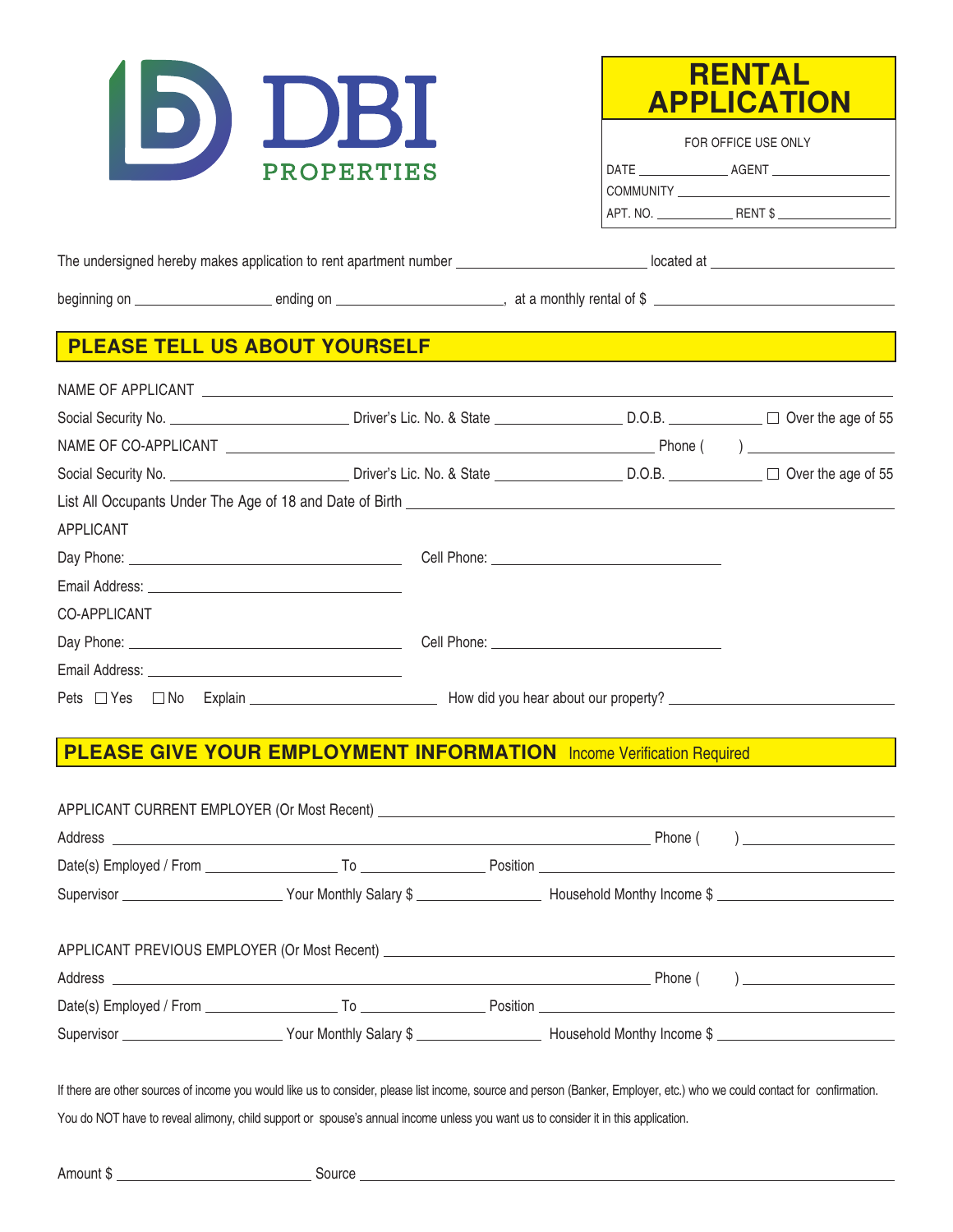|                                                                                                                                   |  | CO-APPLICANT CURRENT EMPLOYER (Or Most Recent) __________________________________                                                                                         |
|-----------------------------------------------------------------------------------------------------------------------------------|--|---------------------------------------------------------------------------------------------------------------------------------------------------------------------------|
|                                                                                                                                   |  |                                                                                                                                                                           |
|                                                                                                                                   |  |                                                                                                                                                                           |
|                                                                                                                                   |  |                                                                                                                                                                           |
|                                                                                                                                   |  |                                                                                                                                                                           |
|                                                                                                                                   |  |                                                                                                                                                                           |
|                                                                                                                                   |  |                                                                                                                                                                           |
|                                                                                                                                   |  | If there are other sources of income you would like us to consider, please list income, source and person (Banker, Employer, etc.) who we could contact for confirmation. |
| You do NOT have to reveal alimony, child support or spouse's annual income unless you want us to consider it in this application. |  |                                                                                                                                                                           |
|                                                                                                                                   |  |                                                                                                                                                                           |
|                                                                                                                                   |  | Amount \$                                                                                                                                                                 |
|                                                                                                                                   |  |                                                                                                                                                                           |
| <b>PLEASE GIVE YOUR CURRENT RESIDENCE</b>                                                                                         |  |                                                                                                                                                                           |
|                                                                                                                                   |  |                                                                                                                                                                           |
|                                                                                                                                   |  |                                                                                                                                                                           |
|                                                                                                                                   |  |                                                                                                                                                                           |
|                                                                                                                                   |  |                                                                                                                                                                           |

| Owner or Agent | Phone | <b>Monthly</b> | Payment 5 |  |
|----------------|-------|----------------|-----------|--|

Month & Year Moved In Reason for Leaving

| PLEASE LIST YOUR BANK AND CREDIT REFERENCES (APPLICANT/CO-APPLICANT) |                   |  |           |  |  |
|----------------------------------------------------------------------|-------------------|--|-----------|--|--|
| YOUR BANK(S)                                                         | City-State/Branch |  | Telephone |  |  |
|                                                                      |                   |  |           |  |  |
| 2.                                                                   |                   |  |           |  |  |
| YOUR CREDIT REFERENCES                                               | City-State/Branch |  | Telephone |  |  |
|                                                                      |                   |  |           |  |  |
| 2.                                                                   |                   |  |           |  |  |
| 3.                                                                   |                   |  |           |  |  |

| TOTAL NUMBER OF VEHICLES (Including Company Vehicles) ___________________                                                                                                                                   |      |                                                                              |                     |
|-------------------------------------------------------------------------------------------------------------------------------------------------------------------------------------------------------------|------|------------------------------------------------------------------------------|---------------------|
|                                                                                                                                                                                                             | Year |                                                                              | Color Tag No./State |
|                                                                                                                                                                                                             |      |                                                                              |                     |
| Maximum of 2 vehicles allowed                                                                                                                                                                               |      |                                                                              |                     |
| HAVE YOU OR CO-APPLICANT EVER: Been sued for non-payment of rent? $\Box$ Yes $\Box$ No<br>Been evicted or asked to move out? $\Box$ Yes $\Box$ No<br>Been sued for damage to property? $\Box$ Yes $\Box$ No |      | Broken a Rental Agreement or Lease? □ Yes<br>Declared Bankruptcy? □ Yes □ No | $\Box$ No           |
| Indicate any additional information that might help management evaluate your application:                                                                                                                   |      |                                                                              |                     |
|                                                                                                                                                                                                             |      |                                                                              |                     |

 $\overline{a}$